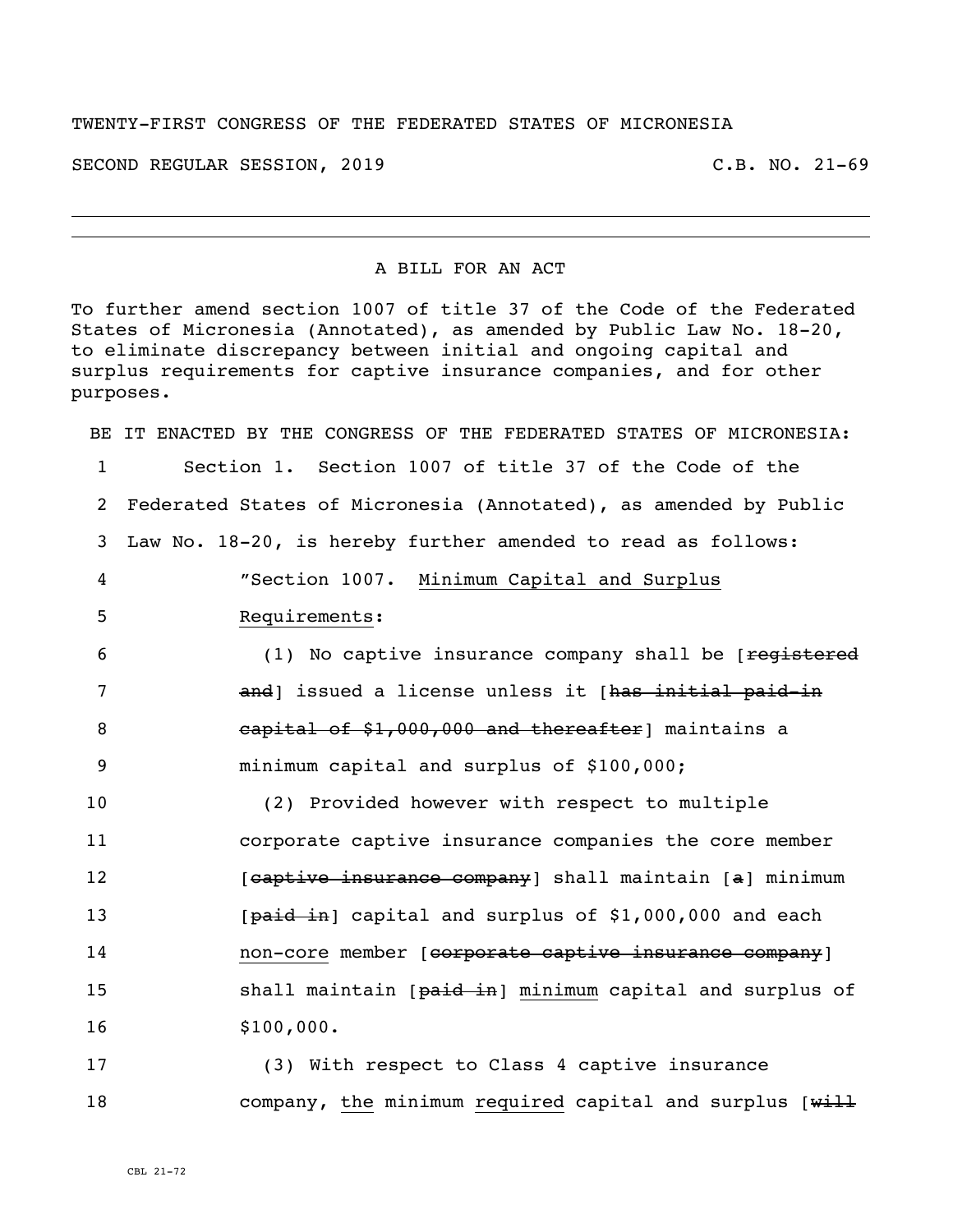C.B. NO. 21-69

 be determined based on the type, volume and nature of insurance business being transacted, but shall at a minimum maintain] is \$5,000,000. (4) [The] Notwithstanding subsections (1) through (3) 5 of this section, the Commissioner may [prescribe **additional** increase the minimum required capital and 7 surplus [based upon] after taking into account the type, volume, and nature of insurance business transacted, and potential risk retained by the captive insurance company. 10 (5) [Capital] Minimum required capital and surplus may be in the form of any combination of the following: (a) cash (b) letter of credit, (c) investments pursuant to section 1013 of this chapter, or (d) any other security deemed appropriate by the Commissioner." Section 2. This act shall become law upon approval by the President of the Federated States of Micronesia or upon its becoming law without such approval. Date: 9/18/19 Introduced by: /s/ Florencio S. Harper Florencio S. Harper (by request)